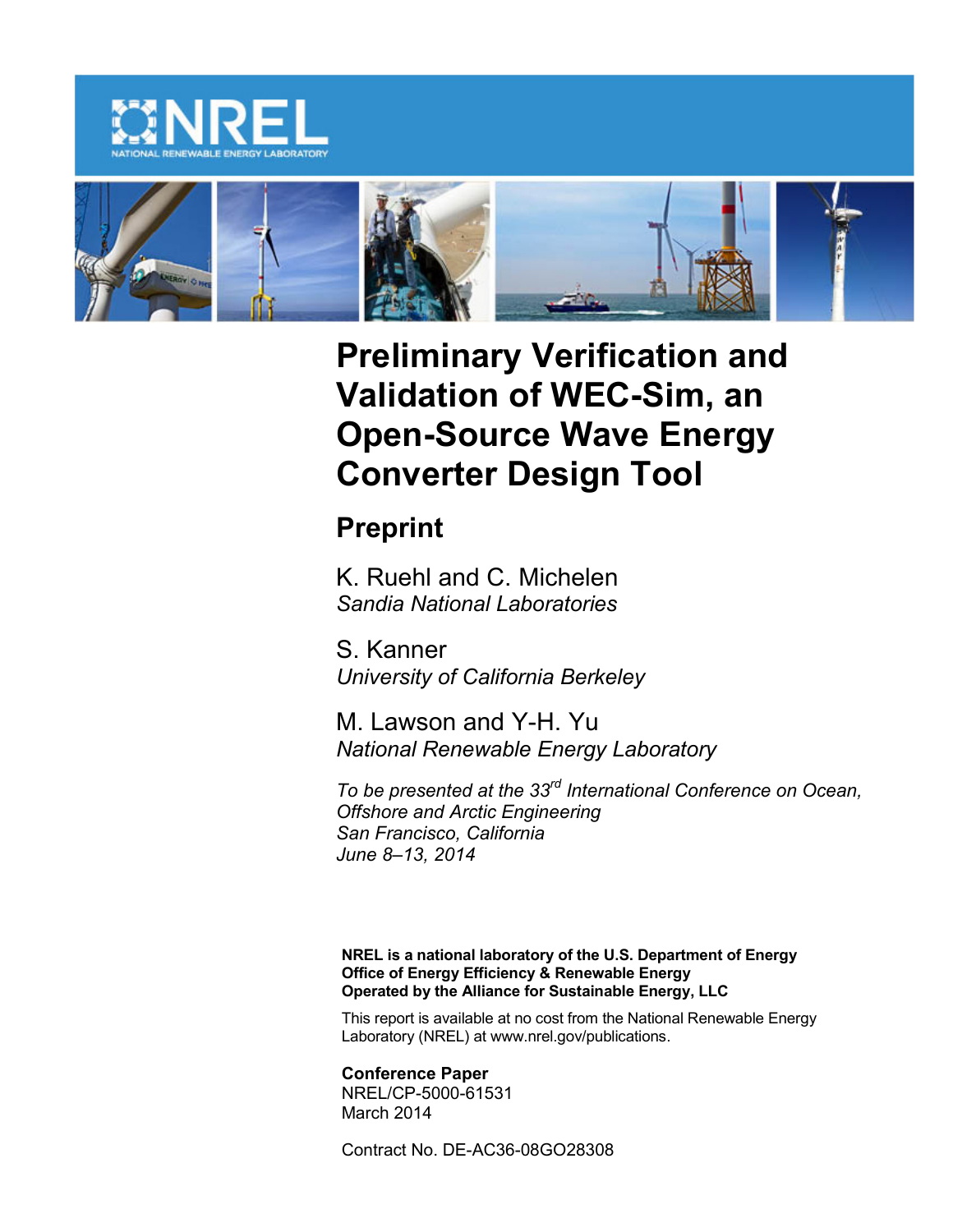# **NOTICE**

The submitted manuscript has been offered by an employee of the Alliance for Sustainable Energy, LLC (Alliance), a contractor of the US Government under Contract No. DE-AC36-08GO28308. Accordingly, the US Government and Alliance retain a nonexclusive royalty-free license to publish or reproduce the published form of this contribution, or allow others to do so, for US Government purposes.

This report was prepared as an account of work sponsored by an agency of the United States government. Neither the United States government nor any agency thereof, nor any of their employees, makes any warranty, express or implied, or assumes any legal liability or responsibility for the accuracy, completeness, or usefulness of any information, apparatus, product, or process disclosed, or represents that its use would not infringe privately owned rights. Reference herein to any specific commercial product, process, or service by trade name, trademark, manufacturer, or otherwise does not necessarily constitute or imply its endorsement, recommendation, or favoring by the United States government or any agency thereof. The views and opinions of authors expressed herein do not necessarily state or reflect those of the United States government or any agency thereof.

> This report is available at no cost from the National Renewable Energy Laboratory (NREL) at www.nrel.gov/publications.

Available electronically at<http://www.osti.gov/scitech>

Available for a processing fee to U.S. Department of Energy and its contractors, in paper, from:

> U.S. Department of Energy Office of Scientific and Technical Information P.O. Box 62 Oak Ridge, TN 37831-0062 phone: 865.576.8401 fax: 865.576.5728 email: <mailto:reports@adonis.osti.gov>

Available for sale to the public, in paper, from:

U.S. Department of Commerce National Technical Information Service 5285 Port Royal Road Springfield, VA 22161 phone: 800.553.6847 fax: 703.605.6900 email: [orders@ntis.fedworld.gov](mailto:orders@ntis.fedworld.gov) online ordering: <http://www.ntis.gov/help/ordermethods.aspx>

*Cover Photos: (left to right) photo by Pat Corkery, NREL 16416, photo from SunEdison, NREL 17423, photo by Pat Corkery, NREL 16560, photo by Dennis Schroeder, NREL 17613, photo by Dean Armstrong, NREL 17436, photo by Pat Corkery, NREL 17721.*

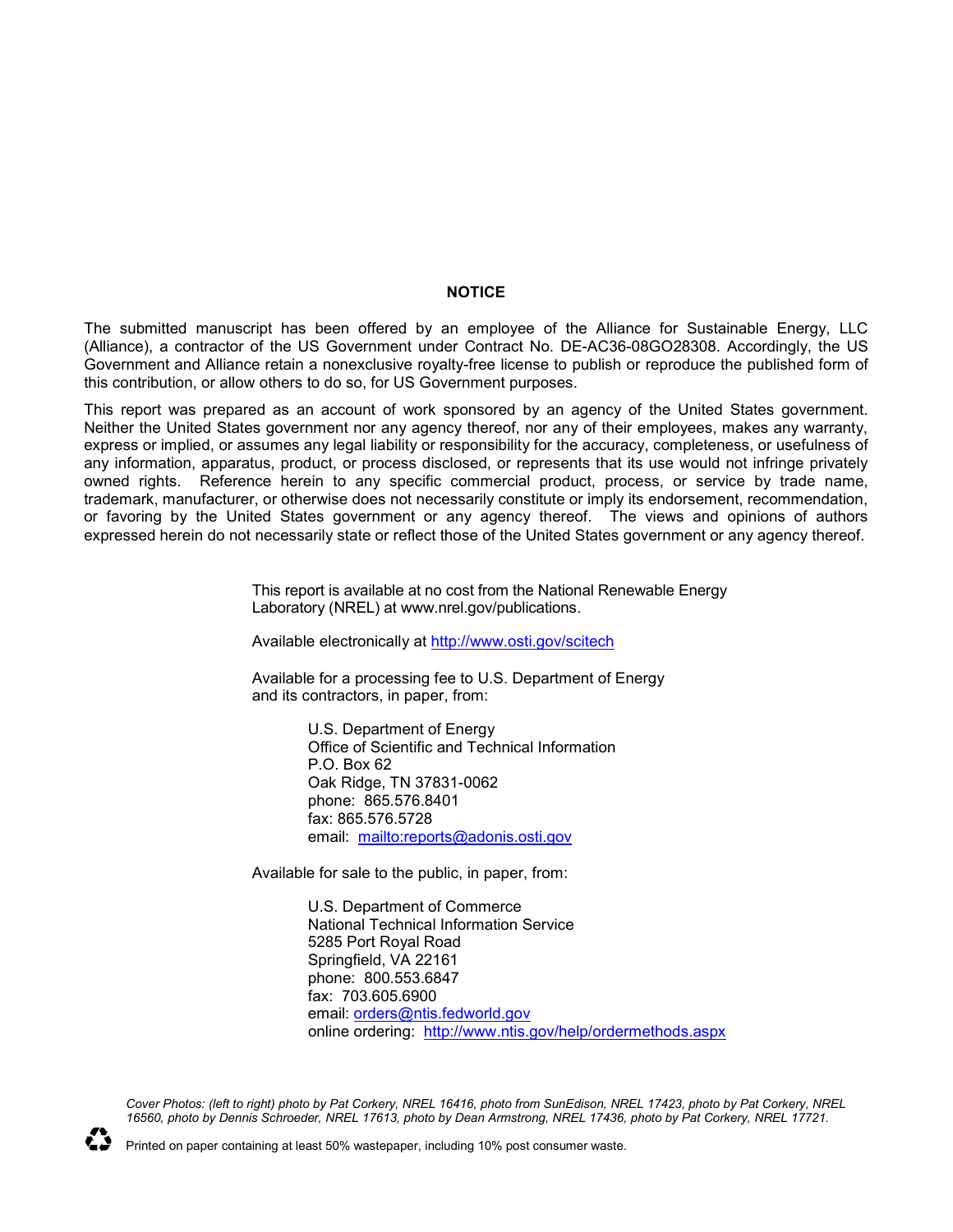# **PRELIMINARY VERIFICATION AND VALIDATION OF WEC-SIM, AN OPEN-SOURCE WAVE ENERGY CONVERTER DESIGN TOOL**

**Kelley Ruehl and Carlos Michelen** Sandia National Laboratories Albuquerque, New Mexico USA

**Samuel Kanner** University of California Berkeley Berkeley, California USA

**Michael Lawson and Yi-Hsiang Yu** National Renewable Energy Laboratory Golden, Colorado USA

#### **ABSTRACT**

To promote and support the wave energy industry, a wave energy converter (WEC) design tool, WEC-Sim, is being developed by Sandia National Laboratories and the National Renewable Energy Laboratory. In this paper, the WEC-Sim code is used to model a point absorber WEC designed by the U.S. Department of Energy's reference model project. Preliminary verification was performed by comparing results of the WEC-Sim simulation through a code-to-code comparison, utilizing the commercial codes ANSYS-AQWA, WaveDyn, and OrcaFlex. A preliminary validation of the code was also performed by comparing WEC-Sim simulation results to experimental wave tank tests.

#### **INTRODUCTION**

Even though wave energy converters (WECs) have been conceptualized and patented for over a century, most WEC developers are in technology readiness levels (TRLs) 3 through 5, corresponding to basic research and development [1-3]. Several developers have deployed scaled devices in the open ocean, and there have been a few full-scale grid connected deployments, such as the WaveGen Limpet in Islay and the Ocean Power Technologies (OPT) PowerBuoy in Hawaii. The industry, however, has yet to reach commercial viability, corresponding to TRL 9. As a result, WECs remain a nascent technology, and are highly dependent on numerical modeling and experimental testing to develop innovative designs and advanced control strategies.

For numerical modeling, wave energy developers currently depend on commercially available codes or codes developed in house to model their devices. Such software is both a financial burden on and a large time commitment for WEC developers. In addition, the codes are often limited in their ability to model the breadth of existing WEC designs. To reduce these burdens, the U.S. Department of Energy (DOE) has identified opensource code development as an area to advance WEC technology development. To meet this need, DOE has directed the National Renewable Energy Laboratory (NREL) and Sandia National Laboratories (SNL) to develop WEC-Sim, a publicly available, low-cost, open-source WEC modeling tool that is capable of running on a standard personal computer. WEC-Sim is developed in a modular structure that enables users to easily modify the code to meet their specific modeling needs. In this way, users can model a variety of WEC archetypes. WEC-Sim's code development is a multiyear effort, complete with verification and validation. This paper covers the initial results of verification and validation.

There are many different numerical approaches to model WECs, such as frequency domain boundary element method (BEM) models, time-domain equations of motion solvers, Morrison equation solvers, and spectral models. The numerical approach taken is highly dependent on the purpose of the model. To understand potential environmental impacts of WECs, spectral codes such as SWAN, TOMAWAC, and MIKE21 are used to evaluate possible impacts of wave farms on the near- and far-field wave environment [4-6]. Spectral models account for bathymetry, and are typically best at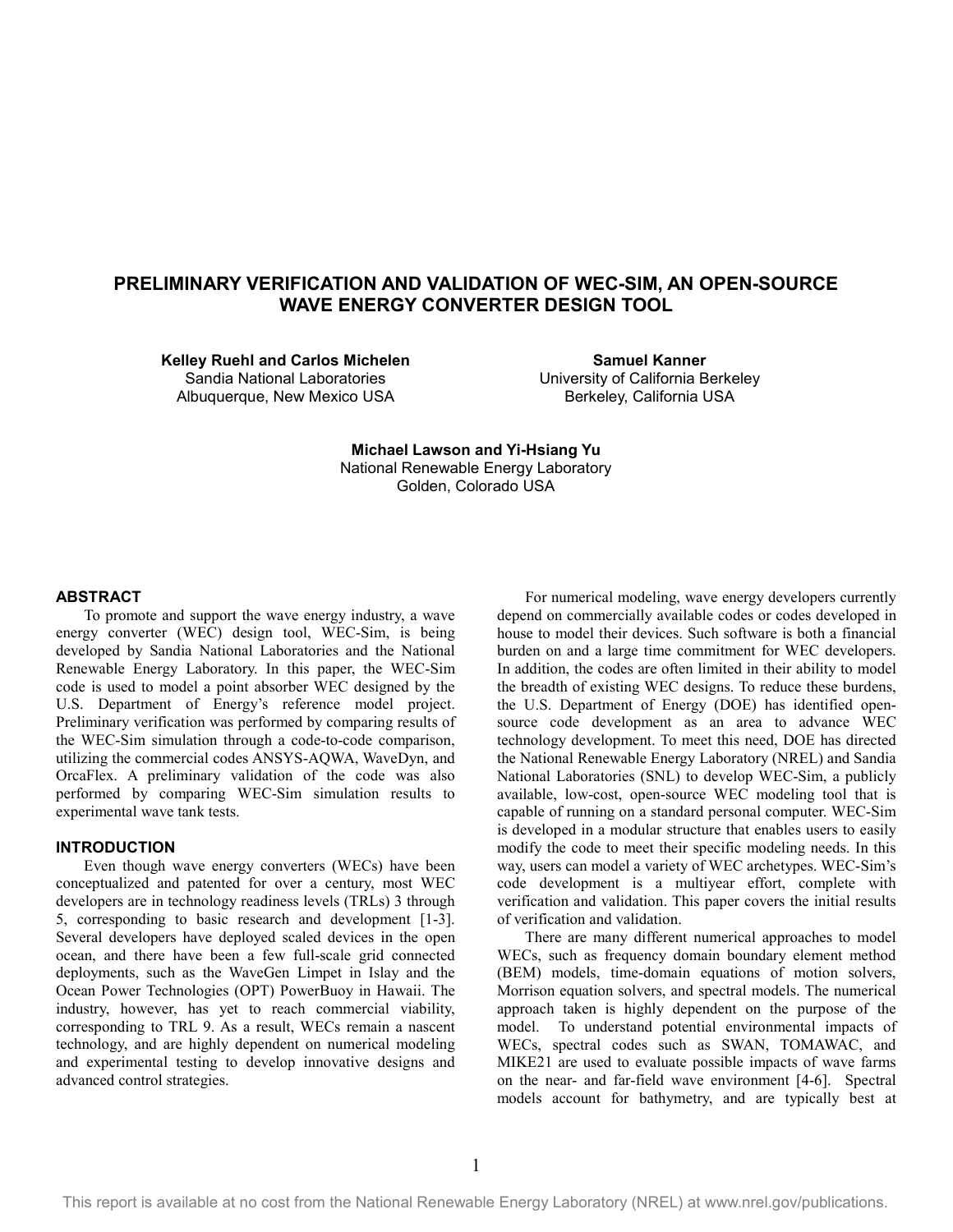studying wave transformation, but are limited in their ability to model the WEC device itself. Morrison equation solvers, such as OrcaFlex, use the Morrison equation to solve floating body dynamics. These solvers are typically used to model mooring systems and as a first estimate of extreme wave loads [7]. BEM codes such as WAMIT, AQWA-FER, and OpenWARP are frequency-domain linear potential flow solvers that are beneficial to understanding a device's underlying hydrodynamics [8-10]. They are computationally efficient models that have been used to perform WEC design optimizations, and are commonly used to determine hydrodynamic coefficients for time-domain models [11-13]. Time-domain modeling codes, such as AQWA-NAUT and - DRIFT, Aegir, and WaveDyn, use the Cummins impulse response function formulation to develop WEC equations of motion, and solve for the floating body dynamics [14,9,15,16]. The Cummins formulation was originally defined to study ship dynamics, and has been adopted to model WECs using hydrodynamic coefficients from frequency-domain codes [17]. Time-domain codes are advantageous because, although they are based on linear hydrodynamic theory, they are able to account for nonlinearities and can be used to develop WEC power performance models. Many of the existing commercial time-domain modeling codes, however, were developed for naval architecture applications, and are limited in their ability to model WECs. For example, WECs are typically multibody systems with significant hydrodynamic interactions, which are designed to move with the incident waves. They usually have complex power takeoff (PTO) systems. As a result, codes developed with the intention to model ship dynamics are not always best suited to model WECs. The singular commercial code developed specifically to model WECs is Garrad Hassan's WaveDyn. WaveDyn is a multibody time-domain simulation tool that allows users to represent a WEC by a single, fully coupled model. The code has been used to model many different WEC archetypes and has been experimentally validated [18-20]. Alternatively, WEC developers create inhouse codes to model their unique WEC design [21-23]. These codes are typically proprietary and have been internally validated. Although they may model a specific WEC device very well, they are not easily adaptable to model other WEC archetypes, because adaptability is not a priority for the developer.

In this paper, an overview of the WEC-Sim code is given, followed by its application to model a point absorber WEC, and results from WEC-Sim's preliminary verification through a code-to-code comparison and validation through an experimental comparison.

#### **WEC-SIM CODE DEVELOPMENT**

WEC-Sim is a code developed by SNL and NREL to model WECs when they are subject to operational waves. The code, which can be run on a standard personal computer, is a time-domain modeling tool developed in MATLAB/SIMULINK using the multibody dynamics solver SimMechanics [24]. WEC-Sim solves the WEC's governing equations of motion using the Cummins time-domain impulse response function formulation in 6 Degree of Freedom (DOF), as shown in Equation (1), where  $F_e$  is the wave excitation force, the convolution integral is the wave radiation force,  $F_{hs}$  is the hydrostatic restoring force,  $F_m$  is the mooring force,  $F_{PTO}$  is the PTO force,  $F<sub>D</sub>$  is the drag force, m is the WEC mass, and  $A(\infty)$ is added mass at infinite wave frequency. These hydrodynamic coefficients are currently determined by running the BEM code WAMIT as a preprocessor. Later releases of WEC-Sim will include its own BEM preprocessor, OpenWARP [10].

$$
F_e(t) - \int_{-\infty}^t f_r(t - \tau) \dot{x}(\tau) d\tau + F_{hs}(x) + F_m(x, \dot{x}) +
$$
  
\n
$$
F_{PTO}(\dot{x}) - F_D(\dot{x}) = (m + A(\infty))\ddot{x}
$$
 (1)

In WEC-Sim, WECs are modeled by connecting rigid bodies to one another with joint or constraint blocks from the WEC-Sim library. An example application is a two-body point absorber WEC, as shown in [FIGURE 1.](#page-3-0) The "Translational PCC" (PCC stands for power conversion chains) block is a PTO model from the WEC-Sim library that simulates a PTO system operating in linear translational motion, and restricts the relative motion between the float and the spar/plate. In general, these blocks define the allowable relative motion between the WEC bodies. The WEC is connected to the world frame by a "Floating Connection (6 DOF)" joint, which allows the WEC to move freely in all 6 DOF. All other forces (such as hydrodynamics and mooring) are applied to the WEC within the WEC-Sim body blocks. The user then specifies the desired simulation parameters in an input file to run WEC-Sim.



<span id="page-3-0"></span>**FIGURE 1: WEC-SIM TWO-BODY POINT ABSORBER MODEL**

### **REFERENCE MODEL 3 POINT ABSORBER DESIGN**

WEC-Sim was used to model the Reference Model 3 (RM3) WEC design, a heaving two-body point absorber designed through DOE's reference model project [25, 26]. The WEC is free to move in all 6 DOF in response to incident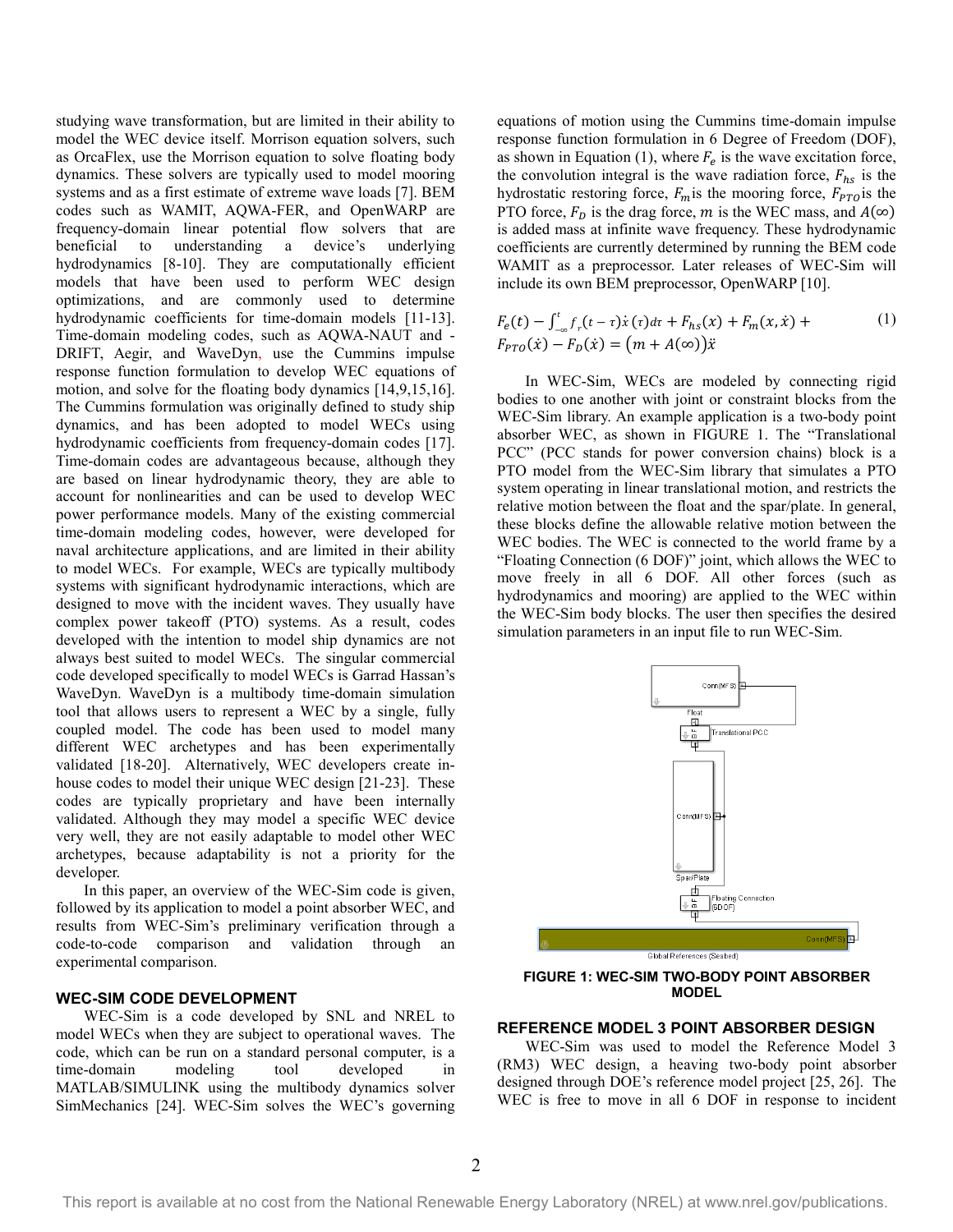waves. Power is primarily captured in the heave direction. The RM3 device was chosen because the design has already been well characterized both numerically and experimentally as a result of a previous DOE-funded project. It also has relatively simple operating principles, and is representative of WECs currently pursued by the wave energy industry. RM3 is a heaving two-body point absorber, consisting of a float and a spar/plate, the full-scale dimensions and mass properties of which are shown in [FIGURE 2](#page-4-0) and [TABLE 1.](#page-4-1) This geometry is based on the RM3 design that was tested at a 1:33 scale at Scripps Institute of Oceanography in San Diego. Accordingly, simulations of the RM3 geometry performed by WEC-Sim and commercial codes can be directly compared to experimental data.



**FIGURE 2: RM3 DIMENSIONS**

**TABLE 1: RM3 MASS PROPERTIES**

<span id="page-4-1"></span><span id="page-4-0"></span>

| <b>Float Full Scale Properties</b>      |                 |                                            |                            |  |
|-----------------------------------------|-----------------|--------------------------------------------|----------------------------|--|
| CG [m]                                  | Mass<br>[tonne] | Moment of Inertia [ $kg$ -m <sup>2</sup> ] |                            |  |
| 0.00                                    | 727.01          |                                            | 2.09E+07 0.00E+00 0.00E+00 |  |
| 0.00                                    |                 |                                            | 0.00E+00 2.13E+07 4.30E+03 |  |
| $-0.72$                                 |                 |                                            | 0.00E+00 4.30E+03 3.71E+07 |  |
| <b>Spar-Plate Full Scale Properties</b> |                 |                                            |                            |  |
| CG [m]                                  | Mass<br>[tonne] | Moment of Inertia [kg-m <sup>2</sup> ]     |                            |  |
| 0.00                                    |                 |                                            | 9.44E+07 0.00E+00 0.00E+00 |  |
|                                         |                 |                                            |                            |  |
| 0.00                                    | 878.30          |                                            | 0.00E+00 9.44E+07 2.18E+05 |  |

#### **VERIFICATION**

To verify the functionality of WEC-Sim, a code-to-code comparison was performed, in which the RM3 point absorber design was simulated in WEC-Sim, and compared to simulation of the same device using the commercial codes WaveDyn, AQWA, and OrcaFlex. The RM3 point absorber was first modeled with 1 DOF (heave only) in WEC-Sim, WaveDyn, and AQWA. Next, the RM3 point absorber was modeled with 3 DOF (heave, pitch, and surge) in WEC-Sim and OrcaFlex. In the following subsections, results from the code-to-code comparison for both the 1 DOF and 3 DOF simulations are presented.

#### **Heave (1 DOF) Simulation**

The first verification effort for WEC-Sim was performed by modeling the RM3 point absorber in 1 DOF using WEC-Sim, and comparing its results to the commercial codes WaveDyn and AQWA. All three codes were run for regular waves with period  $T = 8$  s and wave height of  $H = 2.5$  m, where the WEC motion was restricted to heave only, and did not include any motion resulting from coupled DOFs. Simulations were run without PTO damping and with PTO damping of 1,200 kN-s/m between the float and spar/plate.

#### **Simulations without Power Take-off**

Simulation results from RM3 regular wave runs without PTO damping have very good agreement in terms of both the amplitude and phase among all three codes. The entire WEC-Sim simulation float response is shown in [FIGURE 3,](#page-5-0) and the last few wave periods of the float and spar/plate responses are shown in [FIGURE 4.](#page-5-1) The full time-series figures show the overall trends in the WEC heave response, and show the different ramping functions for each of the models. WaveDyn uses a simple linear ramping function, whereas WEC-Sim uses a  $\cos^2$  function and AQWA uses a  $\sin^2$  function. The WaveDyn and WEC-Sim simulations use hydrodynamic coefficients from the same WAMIT run, whereas the AQWA simulation uses hydrodynamic coefficients from its own BEM solver. The WAMIT and AQWA hydrodynamic coefficients were verified before running the time-domain simulations. As a result, the simulations should agree almost perfectly because they are solving the same governing equations. Both the float and spar/plate responses from the regular wave simulation have very good agreement between WEC-Sim, WaveDyn, and AQWA, as shown in [FIGURE 4,](#page-5-1) in which the float response is shown as a solid line, and the spar/plate is indicated with a dotted line. There is a minimal difference of approximately 0.02 m between the WEC-Sim results and those from AQWA and WaveDyn. Because the WEC's power performance is a function of the relative motion between the float and the spar/plate, this is an important metric for gauging overall code performance. As shown in [FIGURE 5,](#page-5-2) the relative heave motion shows very good agreement in terms of both the amplitude and phase for all three codes, with the AQWA and WEC-Sim responses within 0.01 m, and WaveDyn within 0.04 m.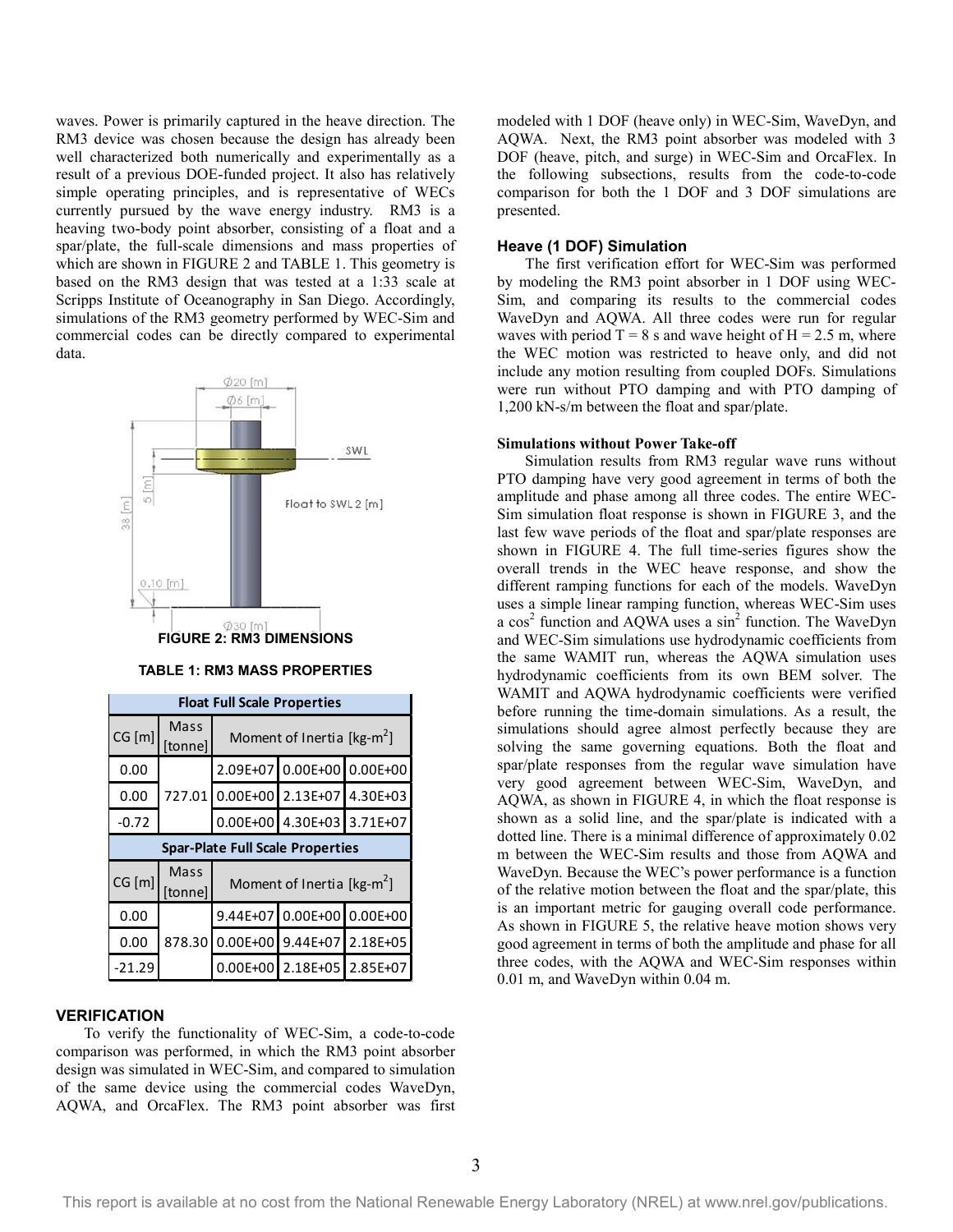

<span id="page-5-0"></span>**FIGURE 3: 1 DOF HEAVE FLOAT RESPONSE WITHOUT PTO, FOR THE FULL TIME SERIES**



<span id="page-5-1"></span>**FIGURE 4: 1 DOF HEAVE FLOAT (SOLID) AND SPAR/PLATE (DASHED) RESPONSE WITHOUT PTO, FOR THE LAST WAVE PERIODS**



<span id="page-5-2"></span>**FIGURE 5: 1 DOF HEAVE RELATIVE MOTION BETWEEN THE FLOAT AND SPAR/PLATE WITHOUT PTO, FOR THE LAST WAVE PERIODS**

#### **Simulations with Power Take-off**

Simulation results from RM3 regular wave simulations with PTO damping of 1,200 kN-s/m have very good agreement between all three codes. The float and spar/plate response for the runs with PTO damping agree well in terms of both the response amplitude and phase. As shown in [FIGURE 6,](#page-5-3) the WEC-Sim and WaveDyn results have especially good phase and amplitude agreement for the relative motion, with a maximum difference of less than 0.03 m. AQWA's simulated relative response, however, is slightly shifted. This disagreement stems from how AQWA models the PTO damping, because it does not allow for damping between bodies in relative translational motion. Instead, an external damping value must be applied to each individual body. As a result, there is a lag in AQWA's response compared to WEC-Sim and WaveDyn, which easily allow for damping in relative translational motion.



<span id="page-5-3"></span>**FIGURE 6: 1 DOF HEAVE RELATIVE MOTION BETWEEN THE FLOAT AND SPAR/PLATE WITH PTO DAMPING, FOR THE LAST WAVE PERIODS**

## **Heave, Pitch, and Surge (3 DOF) Simulation**

To further verify WEC-Sim, the WEC-Sim team also performed simulations in 3 DOF without PTO damping, where the device was allowed to move freely in heave, surge, and pitch. The simulation results from WEC-Sim were compared to results from OrcaFlex. In the OrcaFlex simulation, the float and the spar/plate were modeled as two separate vessels connected with a spring-damper link, which contained infinite bending stiffness so that the float was restricted to motion along the spar. Because OrcaFlex only accepts single-body WAMIT hydrodynamic coefficients for each body, the WEC-Sim code was modified so that the two codes used exactly the same WAMIT hydrodynamic coefficients to simulate the problem in the same way.

The analysis was conducted with regular waves, for wave height,  $H = 2.5$  m, and for wave periods,  $T = 8$  s and 12 s, without PTO damping. Only the 12 s runs are shown in this paper. The time history of the device pitch response and the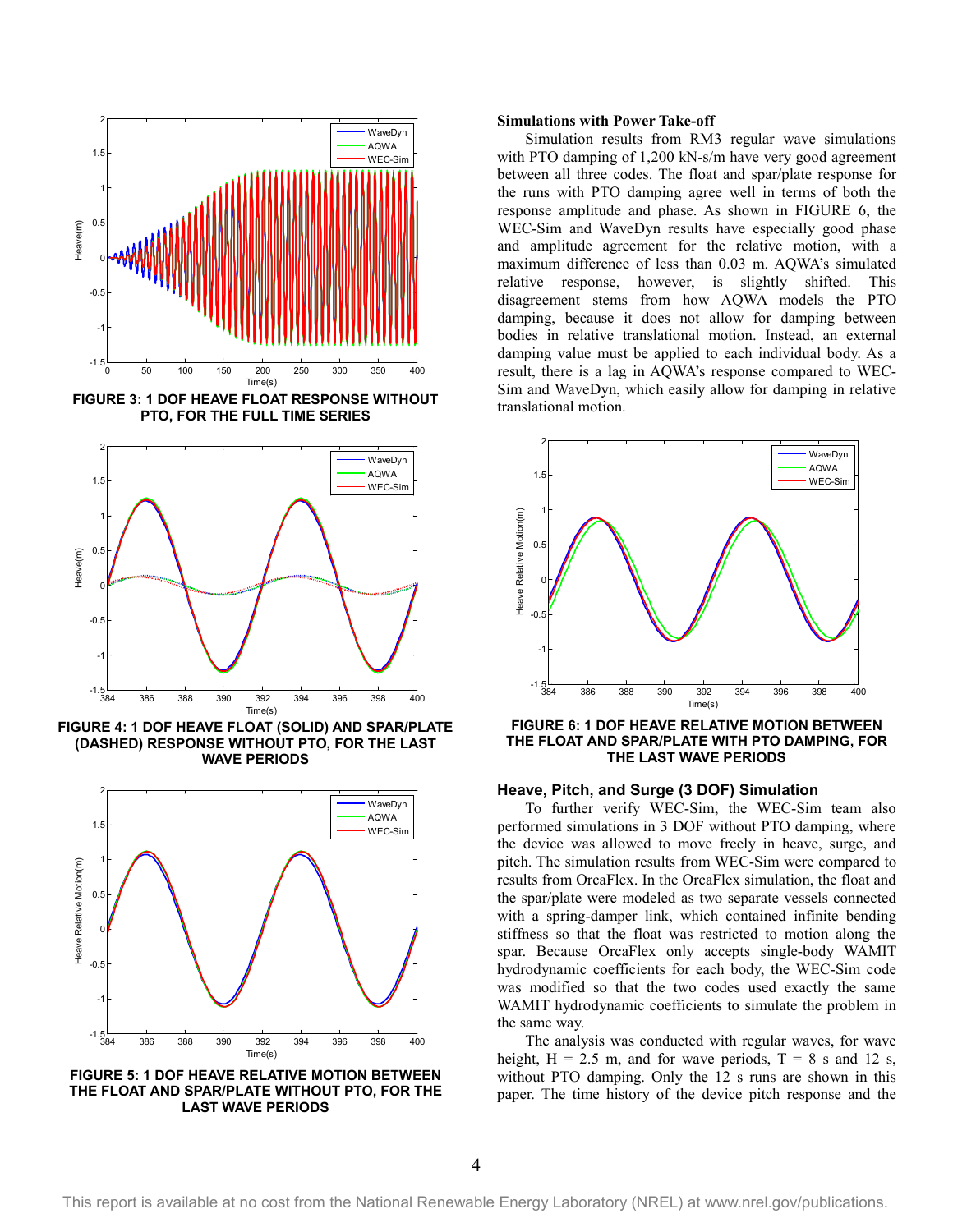relative motion between the float and the spar/plate obtained from WEC-Sim and OrcaFlex were compared, and the results are plotted in [FIGURE 7](#page-6-0) and [FIGURE 8.](#page-6-1) A half cosine ramp function, which was similar to the one used in OrcaFlex, was applied in WEC-Sim to slowly start the simulations to minimize the transient response. Results from WEC-Sim 3 DOF simulation agreed very well with those obtained from OrcaFlex. The heave response agrees very well in terms of both amplitude and phase, with a maximum difference of around 0.01 m. Similarly, the pitch response agreed very well, with a maximum difference between OrcaFlex and WEC-Sim of 0.03 deg.



<span id="page-6-0"></span>**FIGURE 7: 3 DOF PITCH RESPONSE FOR THE RM3, FOR THE FULL TIME SERIES**



<span id="page-6-1"></span>**FIGURE 8: 3 DOF HEAVE RELATIVE MOTION BETWEEN THE FLOAT AND SPAR/PLATE WITHOUT PTO DAMPING, FOR THE LAST WAVE PERIODS**

#### **EXPERIMENTAL VALIDATION**

Preliminary validation of WEC-Sim was also performed, by comparing the results of the WEC-Sim simulation of the RM3 two-body point absorber WEC to experimental wave tank data from a 1:33 Froude scale device tested at the Scripps Institute of Oceanography in San Diego in December 2011. The RM3 experimental tests were performed as part of DOE's reference model project. Further WEC-Sim validation is planned through a series of dedicated wave tank experiments, after the code has its initial public release. The results given in the following sections are not from this dedicated WEC-Sim validation effort, and instead leverage existing data sets for preliminary WEC-Sim validation.

For the WEC-Sim simulations, the RM3 WEC tested at Scripps has been scaled to full scale, using the dimensions and mass properties shown in [FIGURE 2](#page-4-0) and [TABLE 1](#page-4-1) (full-scale water depth,  $h = 49.5$  m, and water density,  $\rho = 1,000 \text{ kg/m}^3$ . PTO damping was applied between the float and spar/plate in the experiments. Details on these experiments will be posted to the reference model website in September 2014 [27].



The simulations of the RM3 WEC were performed at full scale for wave height,  $H = 3$  m, and for wave periods ranging from 8 to 18 s, with a time-step of 0.01 s. For the WEC-Sim simulations, the PTO damping was assumed to be linear, and set to the average full-scale experimental damping value, 2,500 kN-s/m. Viscous drag plays a significant role in WEC motion, and tuning its numerical value is critical, especially for comparison to small-scale experimental data. In these simulations, the WEC-Sim code was run with the float drag coefficient set to 1.4, and the damping plate set to 4.3. Because the RM3's PTO is dependent on the relative motion between the float and the spar/plate, the relative heave motion response amplitude operators (RAOs) were used as a validation metric. The experimental RAOs are shown in [FIGURE 10](#page-7-0) as blue diamonds, and the WEC-Sim results are shown as a red dotted line. The WEC-Sim simulation accurately reproduces the RAO shape and magnitude, and does not systematically over- or underpredict device response. This serves as preliminary code validation by demonstrating WEC-Sim's ability to reproduce experimental results. Without experimental data or computational fluid dynamic simulations to estimate the viscous forces, however, WEC-Sim's predictions can be highly inaccurate (much like any other linear hydrodynamic software).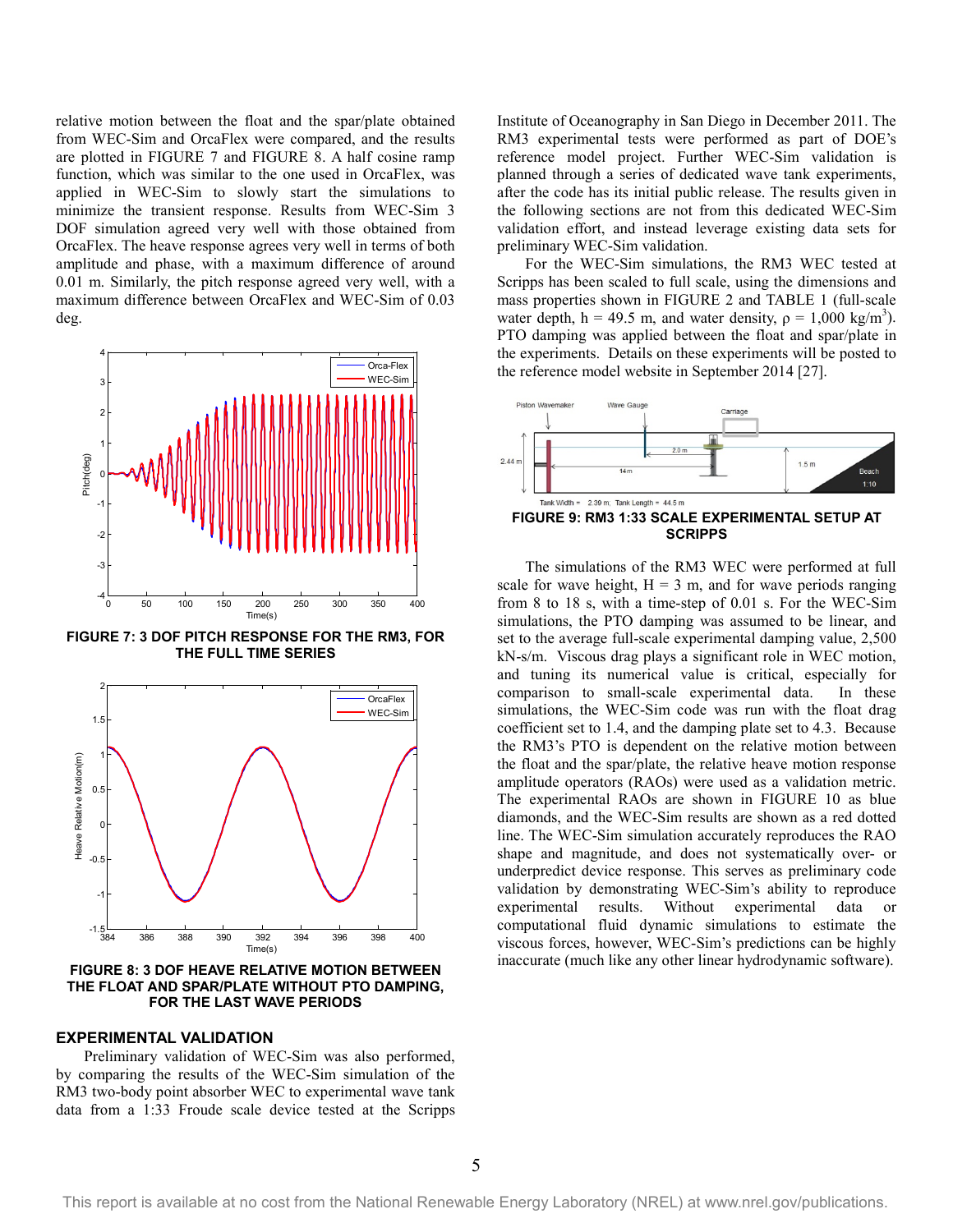

<span id="page-7-0"></span>**FIGURE 10: WEC-SIM SIMULATION COMPARISON TO RM3 EXPERIMENTS** 

# **CONCLUSIONS AND FUTURE WORK**

SNL and NREL have developed WEC-Sim, a publicly available, low-cost, open-source, time-domain WEC modeling code that is capable of running on a standard personal computer. The code is currently developed in MATLAB/SIMLUNK, using the multibody dynamics solver SimMechanics. SNL and NREL plan to publicly release the code in summer 2014, complete with a WEC-Sim library, example applications of the code, and a user's manual. After its initial public release, the WEC-Sim team will begin conducting dedicated WEC-Sim experimental validation testing. Data from these tests will be publicly released in the second release of the code.

The work presented in this paper describes the application of the WEC-Sim code to model the RM3 WEC, a point absorber WEC designed as part DOE's reference model project. The WEC-Sim code was then verified by code-to-code comparison to the commercial codes ANSYS-AQWA, WaveDyn, and OrcaFlex. One and three DOF simulations were run for a series of operational wave cases, both with and without PTO damping. Results from these verification runs are presented in this paper, along with preliminary experimental validation by comparison to the wave tank test. Ongoing WEC-Sim development work includes application of the WEC-Sim code to model an oscillating wave surge device, and development of nonlinear hydrodynamics [28,29]. SNL is also developing PTO-Sim, the WEC-Sim module to simulate WEC PCCs, which will allow users to pull component blocks from the PTO-Sim library to model their specific PTO system.

#### **ACKNOWLEDGMENTS**

This research was made possible by support from the Wind and Water Power Technologies Office within the DOE Office of Energy Efficiency & Renewable Energy. The work was supported by Sandia National Laboratories and by the National Renewable Energy Laboratory. Sandia National Laboratories is a multi-program laboratory managed and operated by Sandia Corporation, a wholly owned subsidiary of Lockheed Martin Corporation, for the U.S. Department of Energy's National Nuclear Security Administration under contract DE-AC04- 94AL85000. Special thanks to Chad Hotimsky and Adam Nelessen for their support on the development of WEC-Sim and data analysis.

#### **REFERENCES**

- [1] McCormick, M. E., 1981, *Ocean Wave Energy Conversion,* Wiley, USA.
- [2] Reed, M., Bagbey, R., Moreno, A., Ramsey, T., and Rieks, J., 2010, "Accelerating the U.S. Marine and Hydrokinetic Technology Development through the Application of Technology Readiness Levels (TRLs)," *Energy Ocean 2010,* Washington, DC.
- [3] Ruehl, K., and Bull, D., 2012, "Wave Energy Development" Roadmap: Design to Commercialization," *Oceans 2012*, Virginia Beach, VA.
- [4] "TU Delft: SWAN." [Online]. http://www.swan.tudelft.nl/.
- [5] "TOMAWAC" [Online] http://www.opentelemac.org/index.php/presentation?id=20 .
- [6] "MIKE 21." [Online] http://www.mikebydhi.com/Products/CoastAndSea/MIKE 21.aspx.
- [7] "Orcina: OrcaFlex." [Online] http://www.orcina.com/SoftwareProducts/OrcaFlex/.
- [8] "Wamit, Inc. The State of the Art in Wave Interaction Analysis." [Online] http://www.wamit.com/.
- [9] "ANSYS AQWA." [Online] http://www.ansys.com/Products/Other+Products/ANSYS+ AQWA.
- [10] "Open-WARP | DOE." [Online] http://www.topcoder.com/doe/challenge-details/
- [11] Folley, M., Wittaker, T. W. T., and van't Hoff, J., 2007, "The Design of Small Seabed-Mounted Bottom-Hinged Wave Energy Converters," *Proceedings of the 7th European Wave and Tidal Energy Conference*, Porto, Portugal.
- [12] Cameron, L., Doherty, R., Henry, A., Doherty, K., Hoff, J. V., Kaye, D., Naylor, D., Bourdier, S., and Whittaker, T., 2010, "Design of the Next Generation of the Oyster Wave Energy Converter," *3rd International Conference on Ocean Energy*, Bilbao, Spain.
- [13] Alves, M., Traylor, H., and Sarmento, A., 2007, "Hydrodynamic Optimization of a Wave Energy Converter Using a Heave Motion Buoy," *Proceedings of the 7th European Wave and Tidal Energy Conference,* Porto, Portugal.
- [14] Cummins, WE, 1962, "The Impulse Response Function and Ship Motions," Schiffstechnik, vol. 47, no. 9, pp. 101– 109.
- [15] "WaveDyn DNV GL RENEWABLES ADVISORY SOFTWARE." [Online] http://www.glgarradhassan.com/en/software/25900.php.